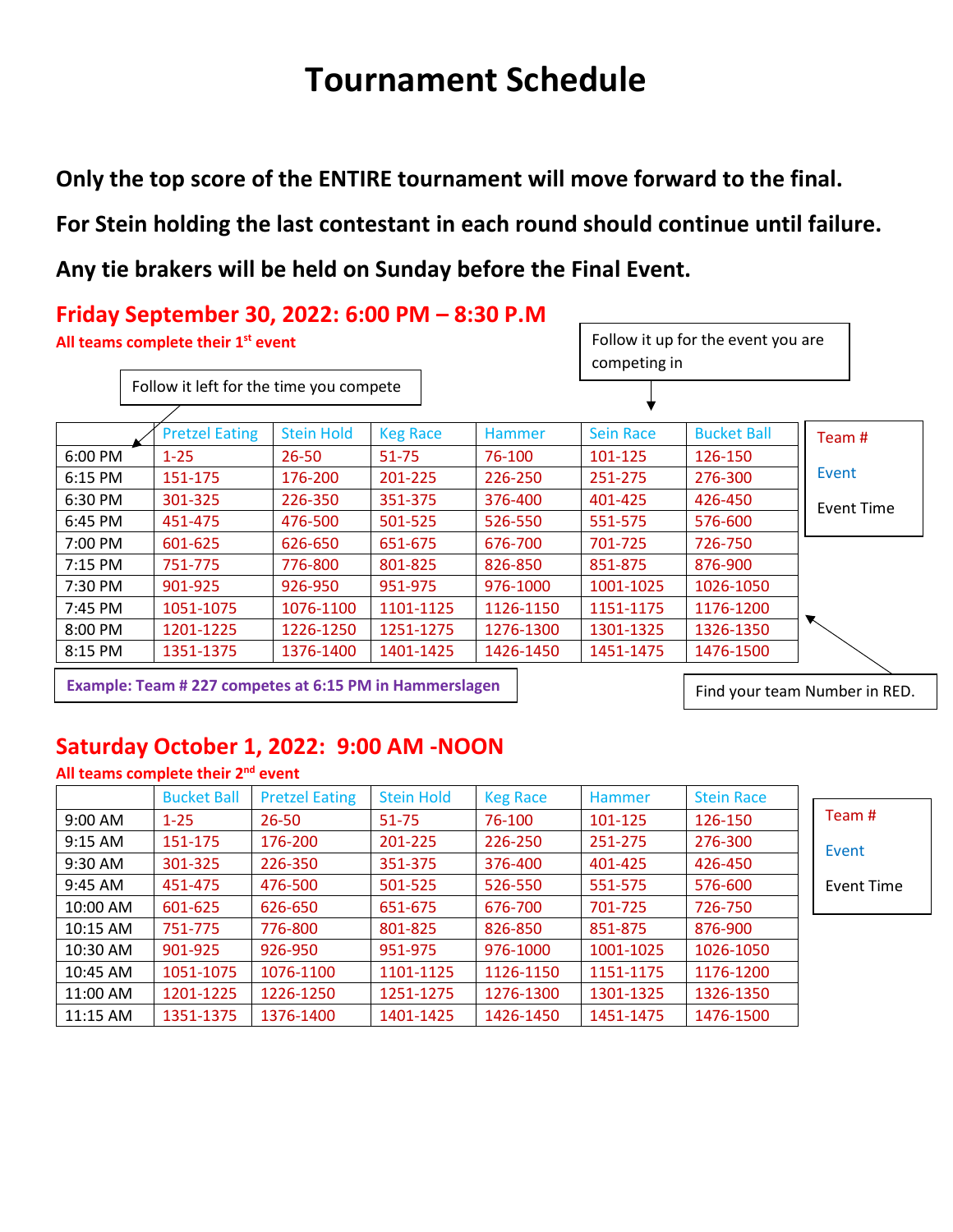## **Saturday October 1, 2022: 1:00 PM-3:00 PM**

|           | <b>Stein Race</b> | <b>Bucket Ball</b> | <b>Pretzel Eating</b> | <b>Stein Hold</b> | <b>Keg Race</b> | Hammer    |
|-----------|-------------------|--------------------|-----------------------|-------------------|-----------------|-----------|
| 12:00 PM  | $1 - 25$          | $26 - 50$          | 51-75                 | 76-100            | 101-125         | 126-150   |
| 12:15 PM  | 151-175           | 176-200            | 201-225               | 226-250           | 251-275         | 276-300   |
| 12:30 PM  | 301-325           | 226-350            | 351-375               | 376-400           | 401-425         | 426-450   |
| 12:45 PM  | 451-475           | 476-500            | 501-525               | 526-550           | 551-575         | 576-600   |
| 1:00 PM   | 601-625           | 626-650            | 651-675               | 676-700           | 701-725         | 726-750   |
| $1:15$ PM | 751-775           | 776-800            | 801-825               | 826-850           | 851-875         | 876-900   |
| 1:30 PM   | 901-925           | 926-950            | 951-975               | 976-1000          | 1001-1025       | 1026-1050 |
| 1:45 PM   | 1051-1075         | 1076-1100          | 1101-1125             | 1126-1150         | 1151-1175       | 1176-1200 |
| 2:00 PM   | 1201-1225         | 1226-1250          | 1251-1275             | 1276-1300         | 1301-1325       | 1326-1350 |
| $2:15$ PM | 1351-1375         | 1376-1400          | 1401-1425             | 1426-1450         | 1451-1475       | 1476-1500 |

#### **– All teams complete their 3 rd event**

#### **Saturday October 1, 2022: 3:00 PM-6:00 PM**

#### **– All teams complete their 4 th event**

|           | Hammer    | <b>Stein Race</b> | <b>Bucket Ball</b> | <b>Pretzel Eating</b> | <b>Stein Hold</b> | <b>Keg Race</b> | Team #     |
|-----------|-----------|-------------------|--------------------|-----------------------|-------------------|-----------------|------------|
| 3:00 PM   | $1 - 25$  | $26 - 50$         | $51 - 75$          | 76-100                | 101-125           | 126-150         |            |
| $3:15$ PM | 151-175   | 176-200           | 201-225            | 226-250               | 251-275           | 276-300         | Event      |
| 3:30 PM   | 301-325   | 226-350           | 351-375            | 376-400               | 401-425           | 426-450         | Event Time |
| 3:45 PM   | 451-475   | 476-500           | 501-525            | 526-550               | 551-575           | 576-600         |            |
| 4:00 PM   | 601-625   | 626-650           | 651-675            | 676-700               | 701-725           | 726-750         |            |
| 4:15 PM   | 751-775   | 776-800           | 801-825            | 826-850               | 851-875           | 876-900         |            |
| 4:30 PM   | 901-925   | 926-950           | 951-975            | 976-1000              | 1001-1025         | 1026-1050       |            |
| 4:45 PM   | 1051-1075 | 1076-1100         | 1101-1125          | 1126-1150             | 1151-1175         | 1176-1200       |            |
| 5:00 PM   | 1201-1225 | 1226-1250         | 1251-1275          | 1276-1300             | 1301-1325         | 1326-1350       |            |
| 5:15 PM   | 1351-1375 | 1376-1400         | 1401-1425          | 1426-1450             | 1451-1475         | 1476-1500       |            |

## **Saturday October 1, 2022: 6:00 PM – 8:30 PM**

#### **– All teams complete their 5 th event**

|         | <b>Keg Race</b> | <b>Hammer</b> | <b>Stein Race</b> | <b>Bucket Ball</b> | <b>Pretzel Eating</b> | <b>Stein Hold</b> | Team #     |
|---------|-----------------|---------------|-------------------|--------------------|-----------------------|-------------------|------------|
| 6:00 PM | $1 - 25$        | $26 - 50$     | $51 - 75$         | 76-100             | 101-125               | 126-150           |            |
| 6:15 PM | 151-175         | 176-200       | 201-225           | 226-250            | 251-275               | 276-300           | Event      |
| 6:30 PM | 301-325         | 226-350       | 351-375           | 376-400            | 401-425               | 426-450           | Event Time |
| 6:45 PM | 451-475         | 476-500       | 501-525           | 526-550            | 551-575               | 576-600           |            |
| 7:00 PM | 601-625         | 626-650       | 651-675           | 676-700            | 701-725               | 726-750           |            |
| 7:15 PM | 751-775         | 776-800       | 801-825           | 826-850            | 851-875               | 876-900           |            |
| 7:30 PM | 901-925         | 926-950       | 951-975           | 976-1000           | 1001-1025             | 1026-1050         |            |
| 7:45 PM | 1051-1075       | 1076-1100     | 1101-1125         | 1126-1150          | 1151-1175             | 1176-1200         |            |
| 8:00 PM | 1201-1225       | 1226-1250     | 1251-1275         | 1276-1300          | 1301-1325             | 1326-1350         |            |
| 8:15 PM | 1351-1375       | 1376-1400     | 1401-1425         | 1426-1450          | 1451-1475             | 1476-1500         |            |